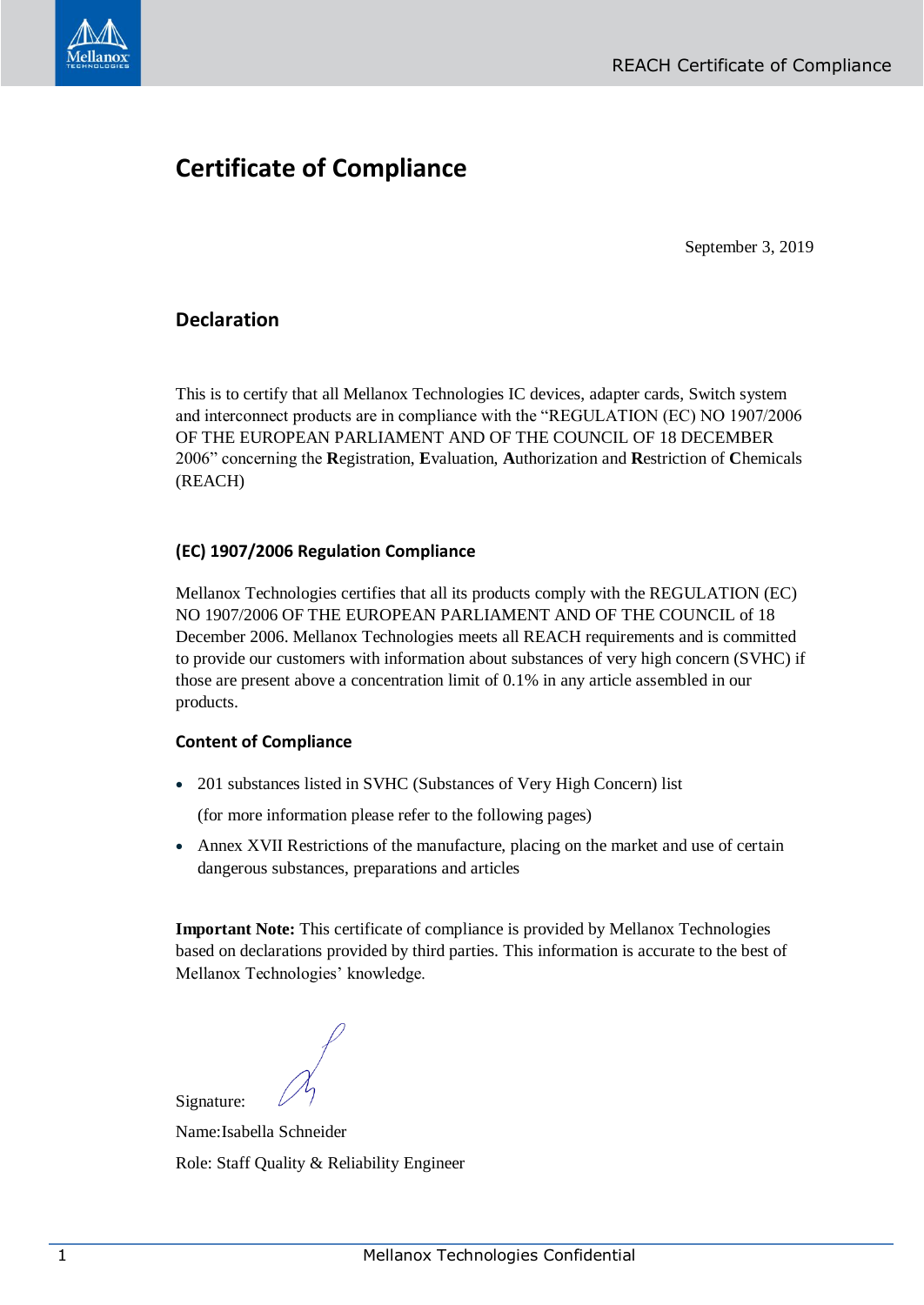

| #   | <b>SVHC SUBSTANCE NAME</b>                                                                                                                                            | <b>EC_NUMBER</b>           | <b>CAS NUMBER</b>                                                                  |
|-----|-----------------------------------------------------------------------------------------------------------------------------------------------------------------------|----------------------------|------------------------------------------------------------------------------------|
|     | SVHC according to ED/67/2008 dated 28th October 2008                                                                                                                  |                            |                                                                                    |
| 1.  | 4,4'- Diaminodiphenylmethane (MDA)                                                                                                                                    | 202-974-4                  | 101-77-9                                                                           |
| 2.  | 5-tert-butyl-2,4,6-trinitro-m-xylene (musk xylene)                                                                                                                    | 201-329-4                  | $81 - 15 - 2$                                                                      |
| 3.  | Alkanes, C10-13, chloro (Short Chain Chlorinated Paraffins)                                                                                                           | 287-476-5                  | 85535-84-8                                                                         |
| 4.  | Anthracene                                                                                                                                                            | $204 - 371 - 1$            | $120 - 12 - 7$                                                                     |
| 5.  | Benzyl butyl phthalate (BBP)                                                                                                                                          | $201 - 622 - 7$            | 85-68-7                                                                            |
| 6.  | Bis (2-ethyl(hexyl)phthalate) (DEHP)                                                                                                                                  | $204 - 211 - 0$            | 117-81-7                                                                           |
| 7.  | Bis(tributyltin) oxide (TBTO)                                                                                                                                         | 200-268-0                  | $56 - 35 - 9$                                                                      |
| 8.  | Diarsenic pentaoxide                                                                                                                                                  | 215-116-9                  | 1303-28-2                                                                          |
| 9.  | Diarsenic trioxide                                                                                                                                                    | 215-481-4                  | 1327-53-3                                                                          |
| 10. | Dibutyl phthalate (DBP)                                                                                                                                               | 201-557-4                  | 84-74-2                                                                            |
| 11. | Hexabromocyclododecane (HBCDD) and all major<br>diastereoisomers identified: Alpha-hexabromocyclododecane<br>Beta-hexabromocyclododecane Gamma-hexabromocyclododecane | 247-148-4 and<br>221-695-9 | 25637-99-4, 3194-<br>55-6 (134237-50-<br>$6)$ (134237-51-7)<br>$(134237 - 52 - 8)$ |
| 12. | Lead hydrogen arsenate                                                                                                                                                | 232-064-2                  | 7784-40-9                                                                          |
| 13. | Sodium dichromate                                                                                                                                                     | 234-190-3                  | 7789-12-0,<br>10588-01-9                                                           |
| 14. | Triethyl arsenate                                                                                                                                                     | 427-700-2                  | 15606-95-8                                                                         |
|     | SVHC according to ED/68/2009, enters into force on 13th January 2010 (except of Acrylamide - dated 30th March 2010)                                                   |                            |                                                                                    |
| 15. | 2,4-Dinitrotoluene                                                                                                                                                    | 204-450-0                  | $121 - 14 - 2$                                                                     |
| 16. | Acrylamide                                                                                                                                                            | 201-173-7                  | $79-06-1$                                                                          |
| 17. | Anthracene oil                                                                                                                                                        | 292-602-7                  | 90640-80-5                                                                         |
| 18. | Anthracene oil, anthracene paste                                                                                                                                      | 292-603-2                  | 90640-81-6                                                                         |
| 19. | Anthracene oil, anthracene paste, anthracene fraction                                                                                                                 | 295-275-9                  | 91995-15-2                                                                         |
| 20. | Anthracene oil, anthracene paste, distn. Lights                                                                                                                       | 295-278-5                  | 91995-17-4                                                                         |
| 21. | Anthracene oil, anthracene-low                                                                                                                                        | 292-604-8                  | 90640-82-7                                                                         |
| 22. | Coal tar pitch, high temperature                                                                                                                                      | 266-028-2                  | 65996-93-2                                                                         |
| 23. | Diisobutyl phthalate                                                                                                                                                  | 201-553-2                  | 84-69-5                                                                            |
| 24. | Lead chromate                                                                                                                                                         | 231-846-0                  | 7758-97-6                                                                          |
| 25. | Lead chromate molybdate sulphate red (C.I. Pigment Red 104)                                                                                                           | 235-759-9                  | 12656-85-8                                                                         |
| 26. | Lead sulfochromate yellow (C.I. Pigment Yellow 34)                                                                                                                    | 215-693-7                  | 1344-37-2                                                                          |
| 27. | Tris(2-chloroethyl)phosphate                                                                                                                                          | 204-118-5                  | 115-96-8                                                                           |
|     | SVHC according to ED/30/2010 dated 18th June 2010                                                                                                                     |                            |                                                                                    |
| 28. | Ammonium dichromate                                                                                                                                                   | 232-143-1                  | 7789-09-5                                                                          |
| 29. | Boric acid                                                                                                                                                            | 233-139-2, 234-<br>343-4   | $10043 - 35 - 3$ ,<br>11113-50-1                                                   |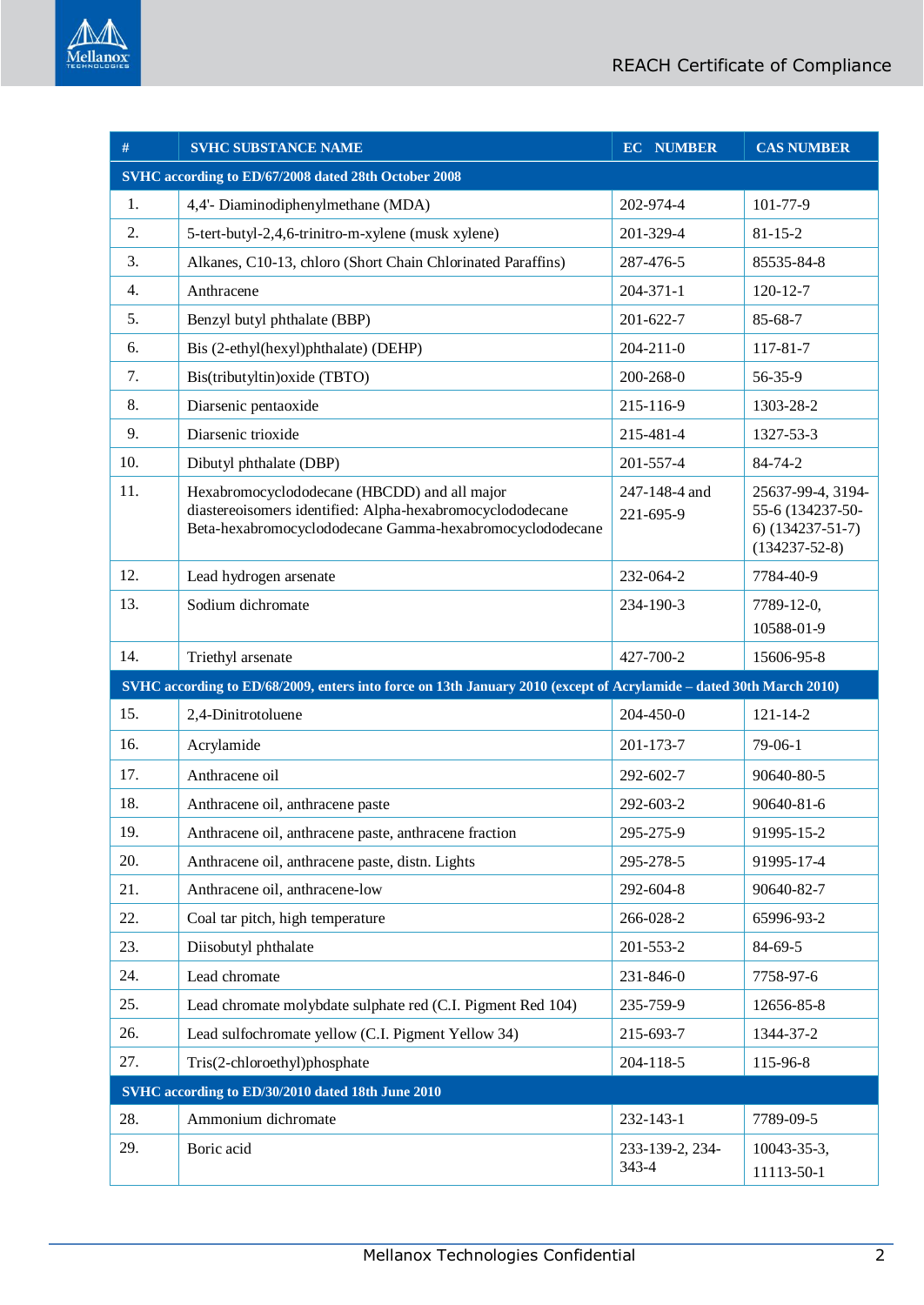

| #   | <b>SVHC SUBSTANCE NAME</b>                                                                                                     | <b>EC NUMBER</b> | <b>CAS NUMBER</b>             |
|-----|--------------------------------------------------------------------------------------------------------------------------------|------------------|-------------------------------|
| 30. | Disodium tetraborate, anhydrous                                                                                                | 215-540-4        | 1303-96-4,                    |
|     |                                                                                                                                |                  | 1330-43-4,                    |
|     |                                                                                                                                |                  | 12179-04-3                    |
| 31. | Potassium chromate                                                                                                             | 232-140-5        | 7789-00-6                     |
| 32. | Potassium dichromate                                                                                                           | 231-906-6        | 7778-50-9                     |
| 33. | Sodium chromate                                                                                                                | 231-889-5        | $775 - 11 - 3$                |
| 34. | Tetraboron disodium heptaoxide, hydrate                                                                                        | 235-541-3        | 12267-73-1                    |
| 35. | Trichloroethylene                                                                                                              | $201 - 167 - 4$  | $79-01-6$                     |
|     | SVHC according to ED/95/2010 dated 14th December 2010                                                                          |                  |                               |
| 36. | 2-Ethoxyethanol                                                                                                                | 203-804-1        | 110-80-5                      |
| 37. | 2-Methoxyethanol                                                                                                               | 203-713-7        | 109-86-4                      |
| 38. | Acids generated from chromium trioxide and their oligomers.<br>Names of the acids and their oligomers: Chromic acid, Dichromic | 231-801-5,       | 7738-94-5,                    |
|     | acid, Oligomers of chromic acid and dichromic acid.                                                                            | 236-881-5        | 13530-68-2                    |
| 39. | Chromium trioxide                                                                                                              | 215-607-8        | 1333-82-0                     |
| 40. | Cobalt(II) carbonate                                                                                                           | 208-169-4        | 513-79-1                      |
| 41. | Cobalt(II) diacetate                                                                                                           | 200-755-8        | $71 - 48 - 7$                 |
| 42. | Cobalt(II) dinitrate                                                                                                           | 233-402-1        | 10141-05-6                    |
| 43. | Cobalt(II) sulphate                                                                                                            | 233-334-2        | 10124-43-3                    |
|     | SVHC according to ED/31/2011 dated 20th June 2011                                                                              |                  |                               |
| 44. | 1,2,3-trichloropropane                                                                                                         | 202-486-1        | 96-18-4                       |
| 45. | 1,2-Benzenedicarboxylic acid, di-C6-8-branched alkyl esters, C7-<br>rich                                                       | 276-158-1        | 71888-89-6                    |
| 46. | 1,2-Benzenedicarboxylic acid, di-C7-11-branched and linear alkyl<br>esters                                                     | 271-084-6        | 68515-42-4                    |
| 47. | 1-methyl-2-pyrrolidone                                                                                                         | 212-828-1        | 872-50-4                      |
| 48. | 2-ethoxyethyl acetate                                                                                                          | 203-839-2        | $111 - 15 - 9$                |
| 49. | Hydrazine                                                                                                                      | 206-114-9        | $302 - 01 - 2$ ,<br>7803-57-8 |
| 50. | Strontium chromate                                                                                                             | 232-142-6        | 6/2/7789                      |
|     | SVHC according to ED/67/2008 and ED/31/2011                                                                                    |                  |                               |
| 51. | Cobalt dichloride                                                                                                              | 231-589-4        | 7646-79-9                     |
|     | SVHC according to ED/77/2011 dated 19th December 2011                                                                          |                  |                               |
| 52. | 1,2-Dichloroethane                                                                                                             | 203-458-1        | 107-06-2                      |
| 53. | 2,2'-Dichloro-4,4'-methylenedianiline                                                                                          | 202-918-9        | $101 - 14 - 4$                |
| 54. | 2-Methoxyaniline; o-Anisidine                                                                                                  | 201-963-1        | $90 - 04 - 0$                 |
| 55. | 4-(1,1,3,3-Tetramethylbutyl)phenol; 4-tert-octyl phenol                                                                        | 205-426-2        | 140-66-9                      |
| 56. | Arsenic acid                                                                                                                   | 231-901-9        | 7778-39-4                     |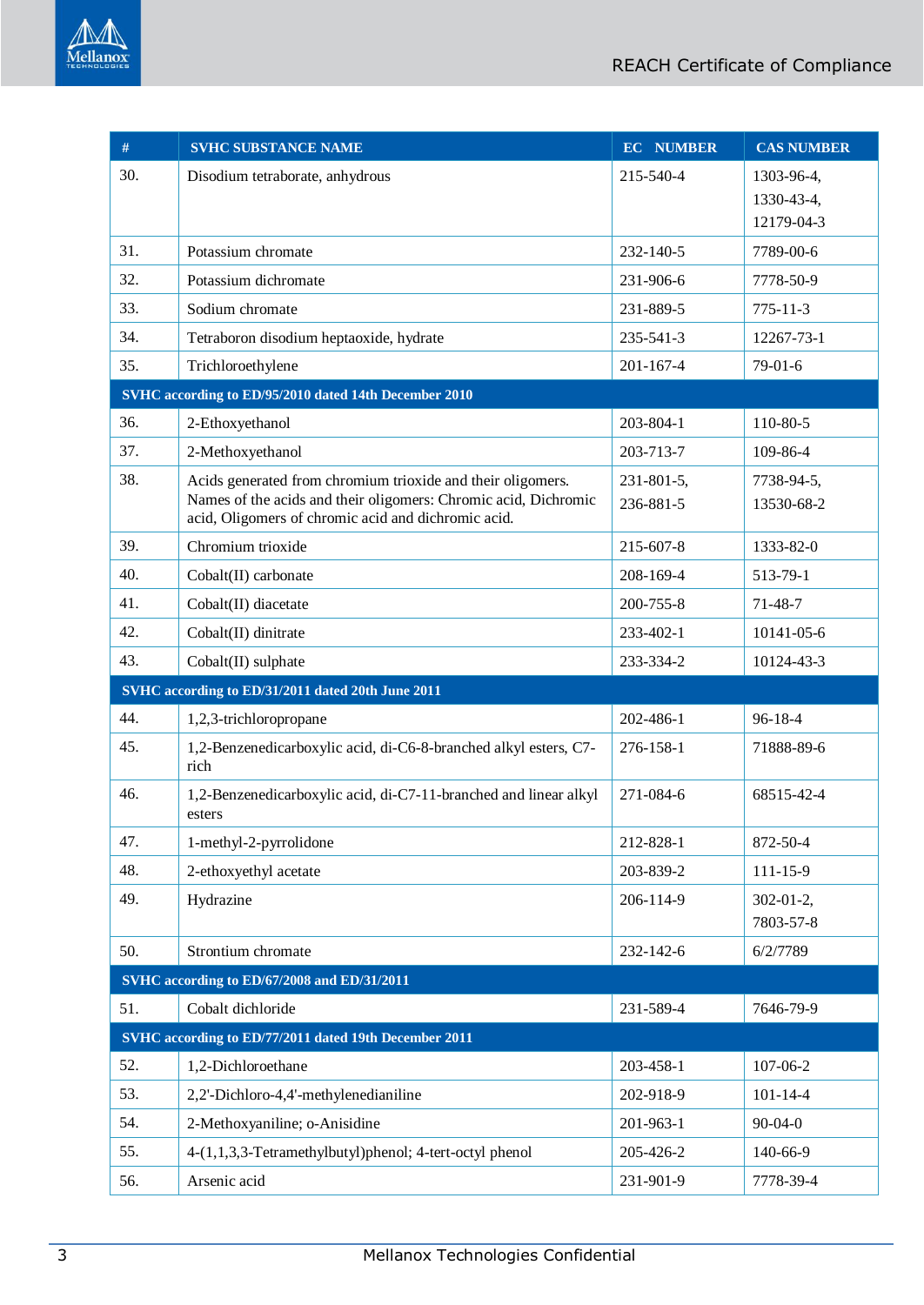

| #   | <b>SVHC SUBSTANCE NAME</b>                                                                                                                         | <b>EC NUMBER</b> | <b>CAS NUMBER</b> |
|-----|----------------------------------------------------------------------------------------------------------------------------------------------------|------------------|-------------------|
| 57. | Bis(2-methoxyethyl) ether                                                                                                                          | 203-924-4        | 111-96-6          |
| 58. | Bis(2-methoxyethyl) phthalate                                                                                                                      | 204-212-6        | 117-82-8          |
| 59. | Calcium arsenate                                                                                                                                   | 231-904-5        | 7778-44-1         |
| 60. | Dichromium tris(chromate)                                                                                                                          | 246-356-2        | 24613-89-6        |
| 61. | Formaldehyde, oligomeric reaction products with aniline<br>(technical MDA)                                                                         | 500-036-1        | 25214-70-4        |
| 62. | Lead diazide, Lead azide                                                                                                                           | 236-542-1        | 13424-46-9        |
| 63. | Lead dipicrate                                                                                                                                     | 229-335-2        | 6477-64-1         |
| 64. | Lead styphnate                                                                                                                                     | 239-290-0        | 15245-44-0        |
| 65. | N,N-dimethylacetamide                                                                                                                              | 204-826-4        | 127-19-5          |
| 66. | Pentazinc chromate octahydroxide                                                                                                                   | 256-418-0        | 49663-84-5        |
| 67. | Phenolphthalein                                                                                                                                    | 201-004-7        | 77-09-8           |
| 68. | Potassium hydroxyoctaoxodizincatedichromate                                                                                                        | 234-329-8        | 11103-86-9        |
| 69. | Trilead diarsenate                                                                                                                                 | 222-979-5        | 3687-31-8         |
|     | SVHC according to ED/77/2011 and ED/95/2012                                                                                                        |                  |                   |
| 70. | Aluminosilicate Refractory Ceramic Fibres (index number 650-<br>$017 - 00 - 8$                                                                     |                  |                   |
| 71. | Zirconia Aluminosilicate, Refractory Ceramic Fibres (Index No.<br>$650-017-00-8$                                                                   |                  |                   |
|     | SVHC according to ED/87/2012 dated 18th June 2012                                                                                                  |                  |                   |
| 72. | $[4-[[4-anilino-1-naphthy]][4-$<br>(dimethylamino)phenyl]methylene]cyclohexa-2,5-dien-1-ylidene]<br>dimethylammonium chloride (C.I. Basic Blue 26) | 219-943-6        | 2580-56-5         |
| 73. | [4-[4,4'-bis(dimethylamino) benzhydrylidene]cyclohexa-2,5-dien-<br>1-ylidene]dimethylammonium chloride (C.I. Basic Violet 3)                       | 208-953-6        | 548-62-9          |
| 74. | 1,2-bis(2-methoxyethoxy)ethane (TEGDME; triglyme)                                                                                                  | 203-977-3        | 112-49-2          |
| 75. | 1,2-dimethoxyethane; ethylene glycol dimethyl ether (EGDME)                                                                                        | 203-794-9        | $110-71-4$        |
| 76. | 4,4'-bis(dimethylamino)-4"-(methylamino)trityl alcohol                                                                                             | 209-218-2        | $561 - 41 - 1$    |
| 77. | 4,4'-bis(dimethylamino)benzophenone (Michler's ketone)                                                                                             | 202-027-5        | 90-94-8           |
| 78. | Diboron trioxide                                                                                                                                   | 215-125-8        | 1303-86-2         |
| 79. | Formamide                                                                                                                                          | 200-842-0        | $75 - 12 - 7$     |
| 80. | Lead(II) bis(methanesulfonate)                                                                                                                     | 401-750-5        | 17570-76-2        |
| 81. | N,N,N',N'-tetramethyl-4,4'-methylenedianiline (Michler's base)                                                                                     | 202-959-2        | $101 - 61 - 1$    |
| 82. | TGIC (1,3,5-tris(oxiranylmethyl)-1,3,5-triazine-2,4,6(1H,3H,5H)-<br>trione)                                                                        | 219-514-3        | 2451-62-9         |
| 83. | $\alpha$ , $\alpha$ -Bis[4-(dimethylamino)phenyl]-4 (phenylamino)naphthalene-<br>1-methanol (C.I. Solvent Blue 4)                                  | 229-851-8        | 6786-83-0         |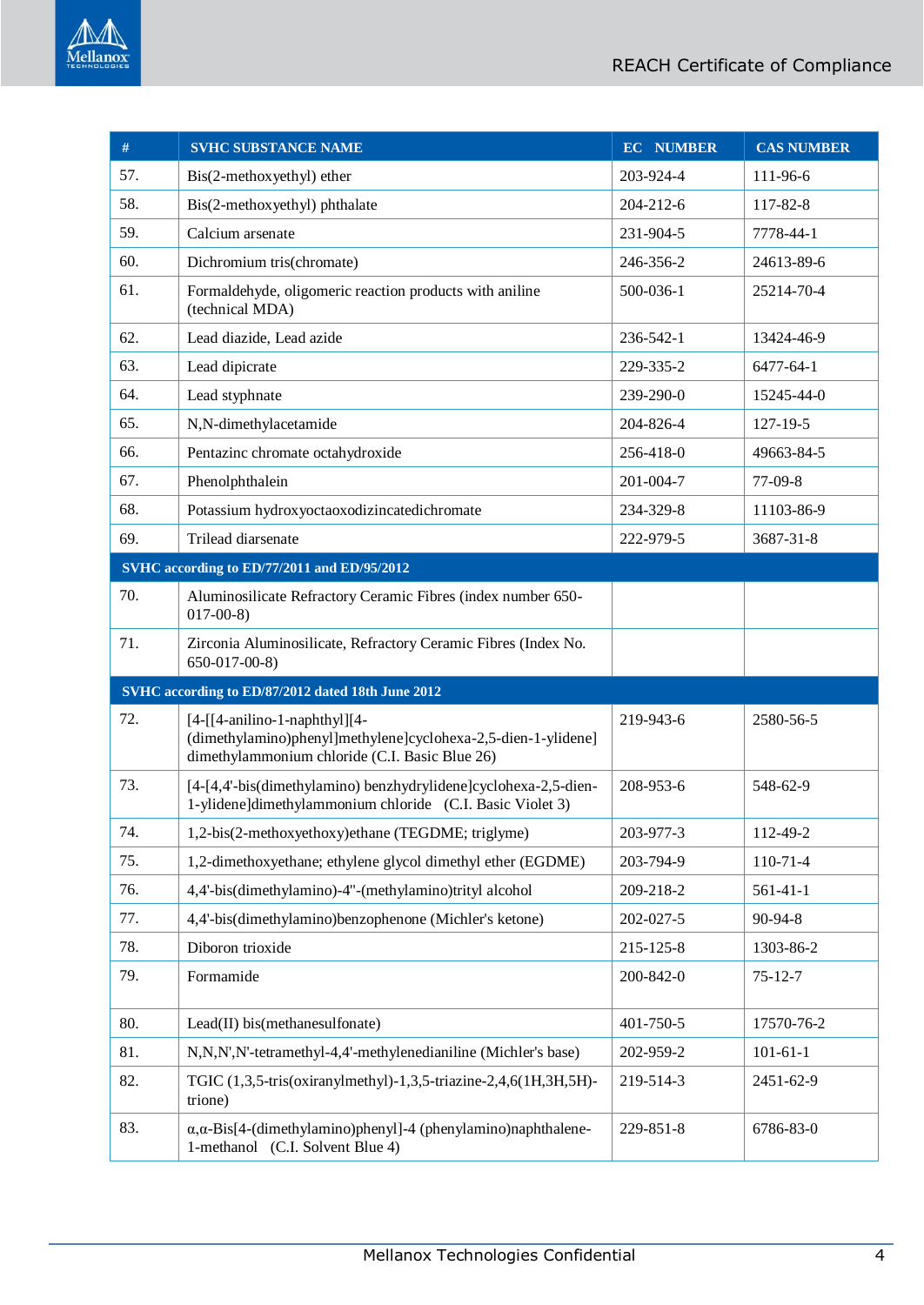

| #    | <b>SVHC SUBSTANCE NAME</b>                                                                                                                                                                                                                                                                                                                                       | <b>EC NUMBER</b>                                  | <b>CAS NUMBER</b>                                       |  |  |
|------|------------------------------------------------------------------------------------------------------------------------------------------------------------------------------------------------------------------------------------------------------------------------------------------------------------------------------------------------------------------|---------------------------------------------------|---------------------------------------------------------|--|--|
| 84.  | $\beta$ -TGIC (1,3,5-tris[(2S and 2R)-2,3-epoxypropyl]-1,3,5-triazine-<br>2,4,6-(1H,3H,5H)-trione)                                                                                                                                                                                                                                                               | 423-400-0                                         | 59653-74-6                                              |  |  |
|      | SVHC according to ED/169/2012 dated 19th December 2012                                                                                                                                                                                                                                                                                                           |                                                   |                                                         |  |  |
| 85.  | Pyrochlore, antimony lead yellow                                                                                                                                                                                                                                                                                                                                 | 232-382-1                                         | 8012-00-8                                               |  |  |
| 86.  | 6-methoxy-m-toluidine (p-cresidine)                                                                                                                                                                                                                                                                                                                              | 204-419-1                                         | $120 - 71 - 8$                                          |  |  |
| 87.  | Henicosafluoroundecanoic acid                                                                                                                                                                                                                                                                                                                                    | 218-165-4                                         | 2058-94-8                                               |  |  |
| 88.  | Hexahydromethylphthalic anhydride [1], Hexahydro-4-<br>methylphthalic anhydride [2], Hexahydro-1-methylphthalic<br>anhydride [3], Hexahydro-3-methylphthalic anhydride [4] [The<br>individual isomers [2], [3] and [4] (including their cis- and trans-<br>stereo isomeric forms) and all possible combinations of the<br>isomers [1] are covered by this entry] | 247-094-1, 243-<br>072-0, 256-356-4,<br>260-566-1 | 25550-51-0,<br>19438-60-9,<br>48122-14-1,<br>57110-29-9 |  |  |
| 89.  | Cyclohexane-1,2-dicarboxylic anhydride [1], cis-cyclohexane-1,2-<br>dicarboxylic anhydride [2], trans-cyclohexane-1,2-dicarboxylic<br>anhydride [3] [The individual cis- [2] and trans- [3] isomer<br>substances and all possible combinations of the cis- and trans-<br>isomers [1] are covered by this entry]                                                  | 201-604-9, 236-<br>086-3, 238-009-9               | 85-42-7, 13149-<br>00-3, 14166-21-3                     |  |  |
| 90.  | Dibutyltin dichloride (DBTC)                                                                                                                                                                                                                                                                                                                                     | 211-670-0                                         | 683-18-1                                                |  |  |
| 91.  | Lead bis(tetrafluoroborate)                                                                                                                                                                                                                                                                                                                                      | 237-486-0                                         | 13814-96-5                                              |  |  |
| 92.  | Lead dinitrate                                                                                                                                                                                                                                                                                                                                                   | 233-245-9                                         | 10099-74-8                                              |  |  |
| 93.  | Silicic acid, lead salt                                                                                                                                                                                                                                                                                                                                          | 234-363-3                                         | 11120-22-2                                              |  |  |
| 94.  | 4-Aminoazobenzene                                                                                                                                                                                                                                                                                                                                                | 200-453-6                                         | $60-09-3$                                               |  |  |
| 95.  | Lead titanium zirconium oxide                                                                                                                                                                                                                                                                                                                                    | 235-727-4                                         | 12626-81-2                                              |  |  |
| 96.  | Lead monoxide (lead oxide)                                                                                                                                                                                                                                                                                                                                       | 215-267-0                                         | 1317-36-8                                               |  |  |
| 97.  | o-Toluidine                                                                                                                                                                                                                                                                                                                                                      | 202-429-0                                         | 95-53-4                                                 |  |  |
| 98.  | 3-ethyl-2-methyl-2-(3-methylbutyl)-1,3-oxazolidine                                                                                                                                                                                                                                                                                                               | 421-150-7                                         | 143860-04-2                                             |  |  |
| 99.  | Silicic acid (H2Si2O5), barium salt (1:1), lead-doped [with lead<br>(Pb) content above the applicable generic concentration limit for<br>'toxicity for reproduction' Repr. 1A (CLP) or category 1 (DSD);<br>the substance is a member of the group entry of lead compounds,<br>with index number 082-001-00-6 in Regulation (EC) No<br>1272/2008]                | 272-271-5                                         | 68784-75-8                                              |  |  |
| 100. | Trilead bis(carbonate)dihydroxide                                                                                                                                                                                                                                                                                                                                | 215-290-6                                         | 1319-46-6                                               |  |  |
| 101. | Furan                                                                                                                                                                                                                                                                                                                                                            | 203-727-3                                         | 110-00-9                                                |  |  |
| 102. | N,N-dimethylformamide                                                                                                                                                                                                                                                                                                                                            | 200-679-5                                         | 68-12-2                                                 |  |  |
| 103. | 4-(1,1,3,3-tetramethylbutyl)phenol, ethoxylated [covering well-<br>defined substances and UVCB substances, polymers and<br>homologues]                                                                                                                                                                                                                           |                                                   |                                                         |  |  |
| 104. | 4-Nonylphenol, branched and linear [substances with a linear<br>and/or branched alkyl chain with a carbon number of 9 covalently<br>bound in position 4 to phenol, covering also UVCB- and well-<br>defined substances which include any of the individual isomers or<br>a combination thereof]                                                                  |                                                   |                                                         |  |  |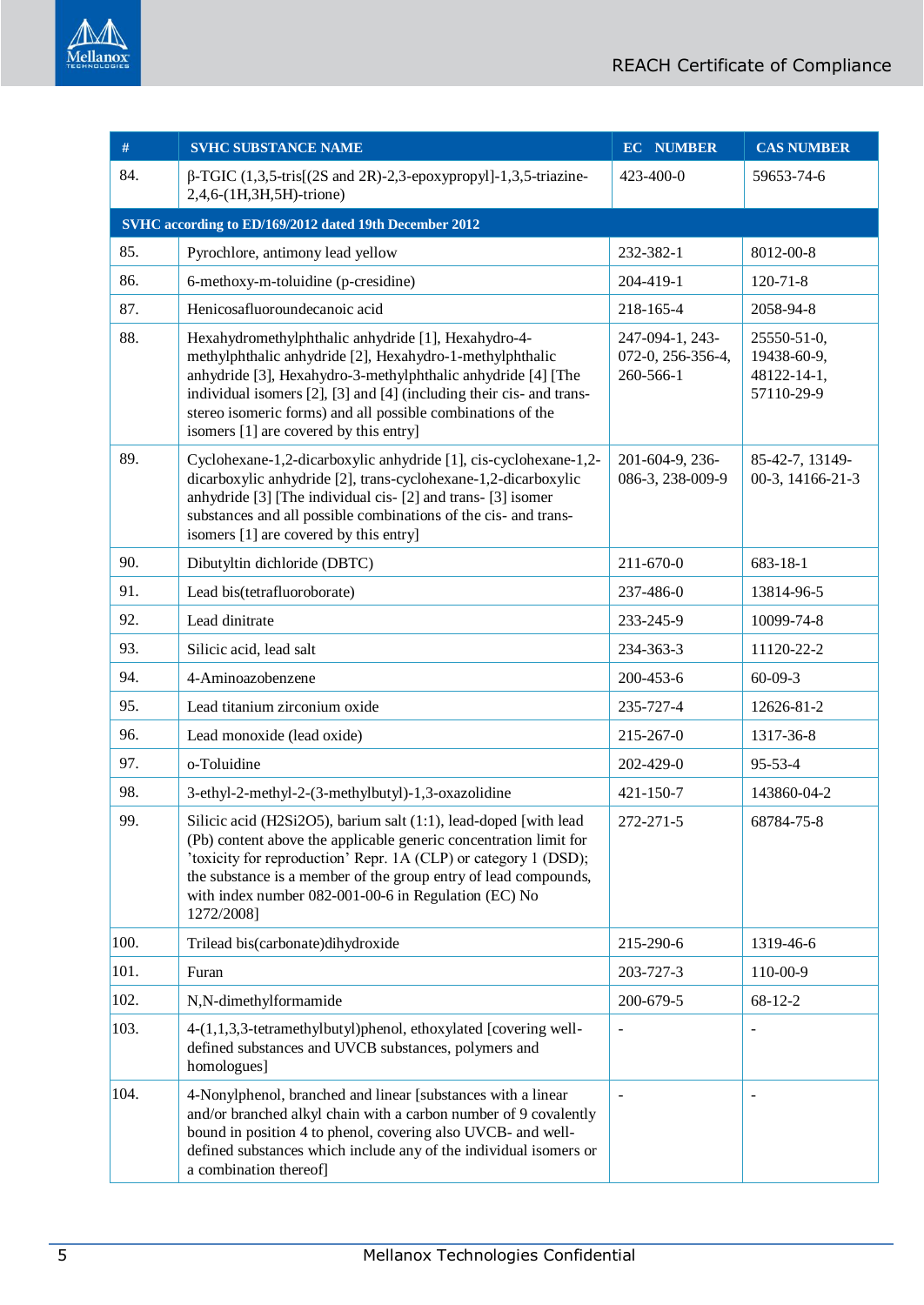

| $\#$                                              | <b>SVHC SUBSTANCE NAME</b>                                        | <b>EC NUMBER</b> | <b>CAS NUMBER</b> |
|---------------------------------------------------|-------------------------------------------------------------------|------------------|-------------------|
| 105.                                              | 4,4'-methylenedi-o-toluidine                                      | 212-658-8        | 838-88-0          |
| 106.                                              | Diethyl sulphate                                                  | 200-589-6        | $64 - 67 - 5$     |
| 107.                                              | Dimethyl sulphate                                                 | 201-058-1        | $77 - 78 - 1$     |
| 108.                                              | Lead oxide sulfate                                                | 234-853-7        | 12036-76-9        |
| 109.                                              | Lead titanium trioxide                                            | 235-038-9        | 12060-00-3        |
| 110.                                              | Acetic acid, lead salt, basic                                     | 257-175-3        | 51404-69-4        |
| 111.                                              | [Phthalato(2-)]dioxotrilead                                       | 273-688-5        | 69011-06-9        |
| 112.                                              | Bis(pentabromophenyl) ether (decabromodiphenyl ether;<br>DecaBDE) | 214-604-9        | 1163-19-5         |
| 113.                                              | N-methylacetamide                                                 | 201-182-6        | $79 - 16 - 3$     |
| 114.                                              | Dinoseb (6-sec-butyl-2,4-dinitrophenol)                           | 201-861-7        | 88-85-7           |
| 115.                                              | 1,2-Diethoxyethane                                                | 211-076-1        | $629 - 14 - 1$    |
| 116.                                              | Tetralead trioxide sulphate                                       | 235-380-9        | 12202-17-4        |
| 117.                                              | N-pentyl-isopentylphthalate                                       | $\blacksquare$   | 776297-69-9       |
| 118.                                              | Dioxobis(stearato)trilead                                         | 235-702-8        | 12578-12-0        |
| 119.                                              | Tetraethyllead                                                    | 201-075-4        | 78-00-2           |
| 120.                                              | Pentalead tetraoxide sulphate                                     | 235-067-7        | 12065-90-6        |
| 121.                                              | Pentacosafluorotridecanoic acid                                   | 276-745-2        | 72629-94-8        |
| 122.                                              | Tricosafluorododecanoic acid                                      | 206-203-2        | $307 - 55 - 1$    |
| 123.                                              | Heptacosafluorotetradecanoic acid                                 | 206-803-4        | 376-06-7          |
| 124.                                              | 1-bromopropane (n-propyl bromide)                                 | 203-445-0        | 106-94-5          |
| 125.                                              | Methoxyacetic acid                                                | 210-894-6        | 625-45-6          |
| 126.                                              | 4-methyl-m-phenylenediamine (toluene-2,4-diamine)                 | 202-453-1        | 95-80-7           |
| 127.                                              | Methyloxirane (Propylene oxide)                                   | 200-879-2        | 75-56-9           |
| 128.                                              | Trilead dioxide phosphonate                                       | 235-252-2        | 12141-20-7        |
| 129.                                              | o-aminoazotoluene                                                 | 202-591-2        | $97 - 56 - 3$     |
| 130.                                              | 1,2-Benzenedicarboxylic acid, dipentylester, branched and linear  | 284-032-2        | 84777-06-0        |
| 131.                                              | 4,4'-oxydianiline and its salts                                   | 202-977-0        | $101 - 80 - 4$    |
| 132.                                              | Orange lead (lead tetroxide)                                      | 215-235-6        | 1314-41-6         |
| 133.                                              | Biphenyl-4-ylamine                                                | 202-177-1        | $92 - 67 - 1$     |
| 134.                                              | Diisopentylphthalate                                              | 210-088-4        | $605 - 50 - 5$    |
| 135.                                              | Fatty acids, C16-18, lead salts                                   | 292-966-7        | 91031-62-8        |
| 136.                                              | Diazene-1,2-dicarboxamide (C,C'-azodi(formamide))                 | 204-650-8        | 123-77-3          |
| 137.                                              | Sulfurous acid, lead salt, dibasic                                | 263-467-1        | 62229-08-7        |
| 138.                                              | Lead cyanamidate                                                  | 244-073-9        | 20837-86-9        |
| SVHC according to ED/69/2013 dated 20th June 2013 |                                                                   |                  |                   |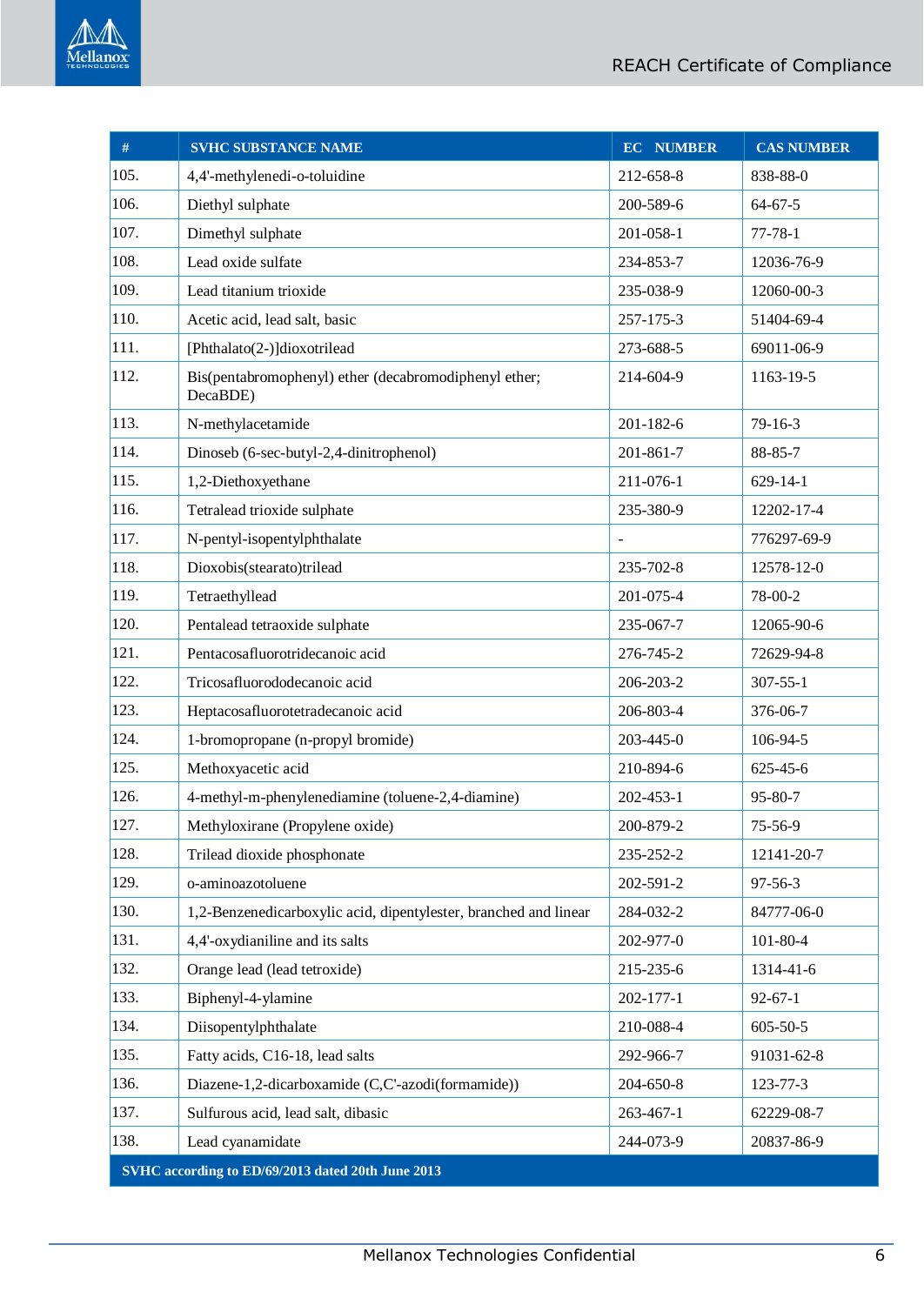

| #                                                 | <b>SVHC SUBSTANCE NAME</b>                                                                                                                                                                                                                                                  | <b>EC NUMBER</b>         | <b>CAS NUMBER</b>        |
|---------------------------------------------------|-----------------------------------------------------------------------------------------------------------------------------------------------------------------------------------------------------------------------------------------------------------------------------|--------------------------|--------------------------|
| 139.                                              | Cadmium                                                                                                                                                                                                                                                                     | 231-152-8                | 7440-43-9                |
| 140.                                              | Ammonium pentadecafluorooctanoate (APFO)                                                                                                                                                                                                                                    | 223-320-4                | 223-320-4                |
| 141.                                              | Pentadecafluorooctanoic acid (PFOA)                                                                                                                                                                                                                                         | 206-397-9                | $335 - 67 - 1$           |
| 142.                                              | Dipentyl phthalate (DPP)                                                                                                                                                                                                                                                    | 205-017-9                | $131 - 18 - 0$           |
| 143.                                              | 4-Nonylphenol, branched and linear, ethoxylated                                                                                                                                                                                                                             |                          |                          |
| 144.                                              | Cadmium oxide                                                                                                                                                                                                                                                               | 215-146-2                | 1306-19-0                |
|                                                   | SVHC according to ED/121/2013 dated 16th December 2013                                                                                                                                                                                                                      |                          |                          |
| 145.                                              | Cadmium sulphide                                                                                                                                                                                                                                                            | 215-147-8                | 1306-23-6                |
| 146.                                              | Disodium $3,3'$ -[[1,1'-biphenyl]-4,4'-diylbis(azo)]bis(4-<br>aminonaphthalene-1-sulphonate) (C.I. Direct Red 28)                                                                                                                                                           | 209-358-4                | 573-58-0                 |
| 147.                                              | Disodium 4-amino-3- $[[4-[(2,4-diaminopheny])azo][1,1]$ -<br>biphenyl]-4-yl]azo] -5-hydroxy-6-(phenylazo)naphthalene-2,7-<br>disulphonate (C.I. Direct Black 38)                                                                                                            | 217-710-3                | 1937-37-7                |
| 148.                                              | Dihexyl phthalate                                                                                                                                                                                                                                                           | 201-559-5                | $84 - 75 - 3$            |
| 149.                                              | Imidazolidine-2-thione (2-imidazoline-2-thiol)                                                                                                                                                                                                                              | 202-506-9                | $96 - 45 - 7$            |
| 150.                                              | Lead di(acetate)                                                                                                                                                                                                                                                            | 206-104-4                | 301-04-2                 |
| 151.                                              | Trixylyl phosphate                                                                                                                                                                                                                                                          | 246-677-8                | 25155-23-1               |
|                                                   | SVHC according to ED/49/2014 dated 16th June 2014                                                                                                                                                                                                                           |                          |                          |
| 152.                                              | Cadmium chloride                                                                                                                                                                                                                                                            | 233-296-7                | 10108-64-2               |
| 153.                                              | 1,2-Benzenedicarboxylic acid, dihexyl ester, branched and linear                                                                                                                                                                                                            | 271-093-5                | 68515-50-4               |
| 154.                                              | Sodium peroxometaborate                                                                                                                                                                                                                                                     | 231-556-4                | 7632-04-4                |
| 155.                                              | Sodium perborate; perboric acid, sodium salt                                                                                                                                                                                                                                | 239-172-9; 234-<br>390-0 | L,                       |
|                                                   | SVHC according to ED/108/2014 dated 17th December 2014                                                                                                                                                                                                                      |                          |                          |
| 156.                                              | Cadmium fluoride                                                                                                                                                                                                                                                            | 232-222-0                | 7790-79-6                |
| 157.                                              | reaction mass of 2-ethylhexyl 10-ethyl-4,4-dioctyl-7-oxo-8-oxa-<br>3,5-dithia-4-stannatetradecanoate and 2-ethylhexyl 10-ethyl-4-[[2-<br>[(2-ethylhexyl)oxy]-2-oxoethyl]thio]-4-octyl-7-oxo-8-oxa-3,5-<br>dithia-4-stannatetradecanoate (reaction mass of DOTE and<br>MOTE) |                          |                          |
| 158.                                              | 2-ethylhexyl 10-ethyl-4,4-dioctyl-7-oxo-8-oxa-3,5-dithia-4-<br>stannatetradecanoate (DOTE)                                                                                                                                                                                  | 239-622-4                | 15571-58-1               |
| 159.                                              | 2-benzotriazol-2-yl-4,6-di-tert-butylphenol (UV-320)                                                                                                                                                                                                                        | 223-346-6                | 3846-71-7                |
| 160.                                              | Cadmium sulphate                                                                                                                                                                                                                                                            | 233-331-6                | 10124-36-4<br>31119-53-6 |
| 161.                                              | 2-(2H-benzotriazol-2-yl)-4,6-ditertpentylphenol (UV-328)                                                                                                                                                                                                                    | 247-384-8                | 25973-55-1               |
| SVHC according to ED/39/2015 dated 15th June 2015 |                                                                                                                                                                                                                                                                             |                          |                          |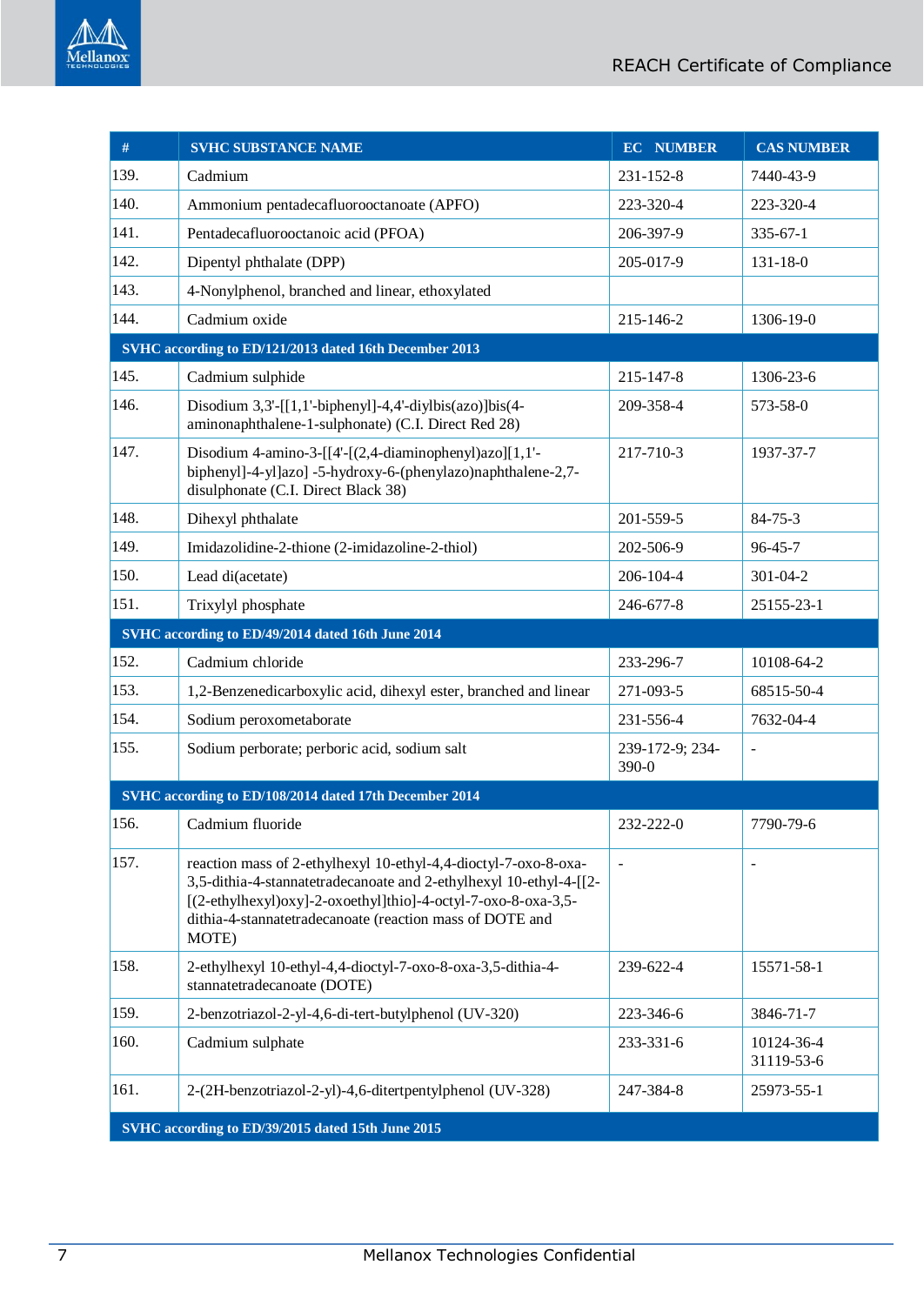| #    | <b>SVHC SUBSTANCE NAME</b>                                                                                                                                                                                                                           | <b>EC NUMBER</b>         | <b>CAS NUMBER</b>                         |
|------|------------------------------------------------------------------------------------------------------------------------------------------------------------------------------------------------------------------------------------------------------|--------------------------|-------------------------------------------|
| 162. | 1,2-benzenedicarboxylic acid, di-C6-10-alkyl esters; 1,2-<br>benzenedicarboxylic acid, mixed decyl and hexyl and octyl<br>diesters with $\geq$ 0.3% of dihexyl phthalate                                                                             | 271-094-0<br>272-013-1   | 68515-51-5<br>68648-93-1                  |
| 163. | 5-sec-butyl-2-(2,4-dimethylcyclohex-3-en-1-yl)-5-methyl-1,3-<br>dioxane [1], 5-sec-butyl-2-(4,6-dimethylcyclohex-3-en-1-yl)-5-<br>methyl-1,3-dioxane [2] [covering any of the individual<br>stereoisomers of [1] and [2] or any combination thereof] |                          |                                           |
|      | SVHC according to ED/79/2015 dated 17th December 2015                                                                                                                                                                                                |                          |                                           |
| 164. | 1,3-propanesultone                                                                                                                                                                                                                                   | 214-317-9                | 1120-71-4                                 |
| 165. | 2,4-di-tert-butyl-6-(5-chlorobenzotriazol-2-yl)phenol (UV-327)                                                                                                                                                                                       | 223-383-8                | 3864-99-1                                 |
| 166. | 2-(2H-benzotriazol-2-yl)-4-(tert-butyl)-6-(sec-butyl)phenol (UV-<br>350)                                                                                                                                                                             | 253-037-1                | 36437-37-3                                |
| 167. | Nitrobenzene                                                                                                                                                                                                                                         | 202-716-0                | 98-95-3                                   |
| 168. | Perfluorononan-1-oic-acid and its sodium and ammonium salts                                                                                                                                                                                          | 206-801-3                | $375 - 95 - 1$<br>21049-39-8<br>4149-60-4 |
|      | SVHC according to ED/21/2016 dated 20th June 2016                                                                                                                                                                                                    |                          |                                           |
| 169. | Benzo[def]chrysene                                                                                                                                                                                                                                   | 200-028-5                | $50 - 32 - 8$                             |
|      | SVHC according to ED/01/2017 dated 12th January 2017                                                                                                                                                                                                 |                          |                                           |
| 170. | 4,4'-isopropylidenediphenol (Bisphenol A; BPA)                                                                                                                                                                                                       | 201-245-8                | $80 - 05 - 7$                             |
| 171. | 4-heptylphenol, branched and linear                                                                                                                                                                                                                  |                          |                                           |
| 172. | Nonadecafluorodecanoic acid (PFDA) and its sodium and<br>ammonium salts<br>(Nonadecafluorodecanoic acid,<br>Ammonium nonadecafluorodecanoate,<br>Decanoic acid, nonadecafluoro-, sodium salt)                                                        | 206-400-3<br>221-470-5   | 335-76-2<br>3108-42-7<br>3830-45-3        |
| 173. | p-(1,1-dimethylpropyl)phenol                                                                                                                                                                                                                         |                          | 80-46-6                                   |
|      | SVHC according to ED/30/2017 dated 07th July 2017                                                                                                                                                                                                    |                          |                                           |
| 174. | Perfluorohexane-1-sulphonic acid and its salts                                                                                                                                                                                                       |                          |                                           |
|      | SVHC according to ED/01/2018 dated 03rd January 2018                                                                                                                                                                                                 |                          |                                           |
| 175. | Chrysene                                                                                                                                                                                                                                             | 205-923-4                | 218-01-9                                  |
| 176. | Benz[a]anthracene                                                                                                                                                                                                                                    | 200-280-6                | $56 - 55 - 3$                             |
| 177. | Cadmium nitrate                                                                                                                                                                                                                                      | 233-710-6                | 10325-94-7                                |
| 178. | Cadmium hydroxide                                                                                                                                                                                                                                    | 244-168-5                | 21041-95-2                                |
| 179. | Cadmium carbonate                                                                                                                                                                                                                                    | 208-168-9                | 513-78-0                                  |
| 180. | Dodecachloropentacyclo[12.2.1.16,9.02,13.05,10]octadeca-7,15-<br>diene ("Dechlorane Plus"TM)                                                                                                                                                         | $\overline{\phantom{0}}$ | $\blacksquare$                            |
| 181. | Reaction products of 1,3,4-thiadiazolidine-2,5-dithione,<br>formaldehyde and 4-heptylphenol, branched and linear (RP-HP)                                                                                                                             |                          |                                           |